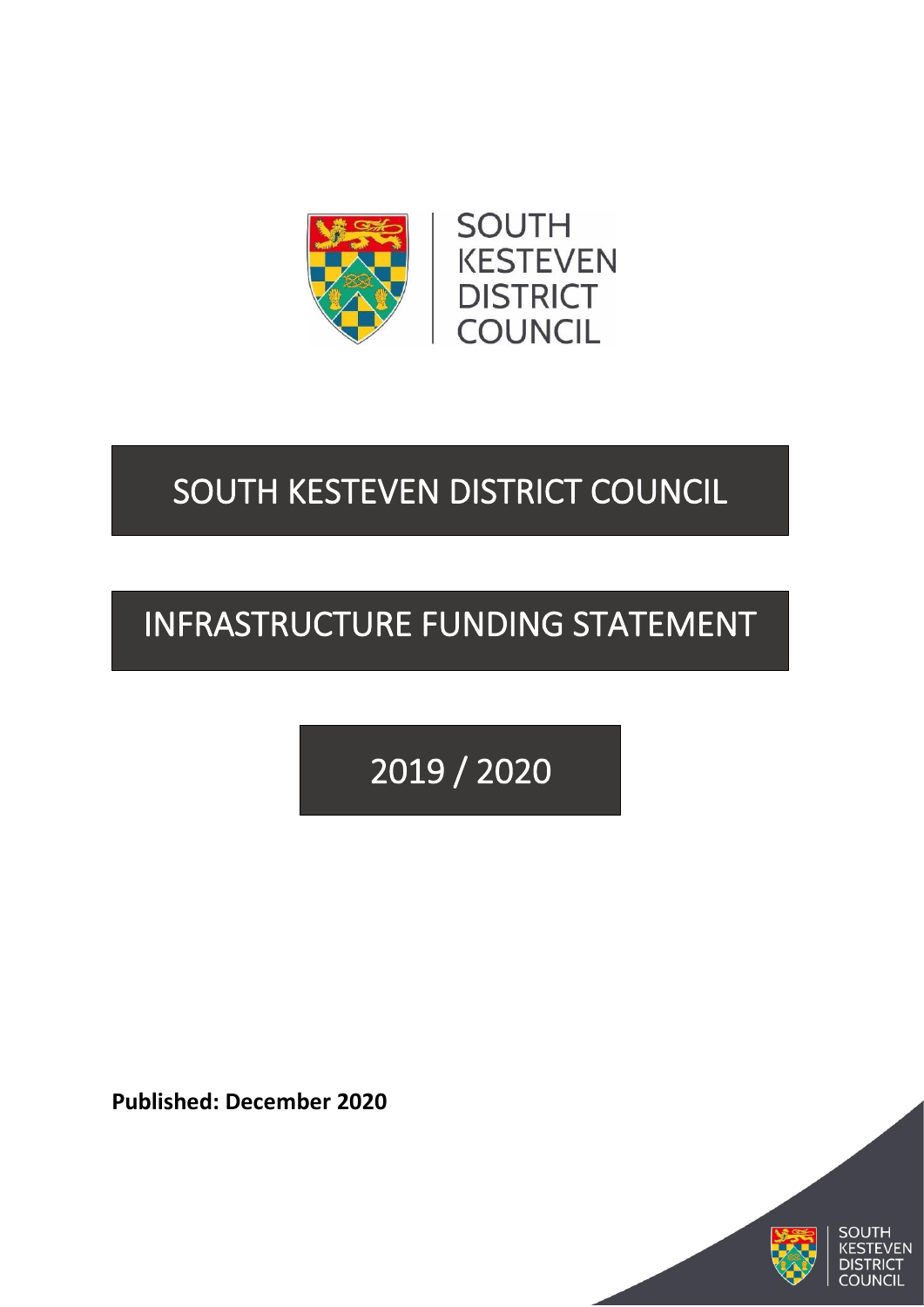### <span id="page-1-0"></span>**Executive Summary**

The Community Infrastructure Levy (Amendment) (England) (No. 2) Regulations 2019 which came into force on 1 September 2019 require that all local planning authorities publish an Infrastructure Funding Statement annually.

This is the first Infrastructure Funding Statement produced by South Kesteven District Council and identifies what Section 106 monies the Council currently hold, has spent in the reporting period and has secured for the future. The current total held is £2,769,002.39.

Monies agreed for the future total £2,375,507.50. Further statistics are provided in relation to the type of infrastructure targeted and geographical allocations. Within the report, examples of projects delivered, and the provision of Affordable Housing have been noted.

The Infrastructure Funding Statements give policy makers and communities better insight into how developer contributions can support our local area. We hope this publication is widely welcomed by residents, stakeholders and community organisations.

### Table of Contents

| 1. |  |
|----|--|
| 2. |  |
|    |  |
|    |  |
|    |  |
|    |  |
|    |  |
|    |  |
|    |  |
|    |  |
|    |  |
|    |  |
|    |  |
|    |  |
|    |  |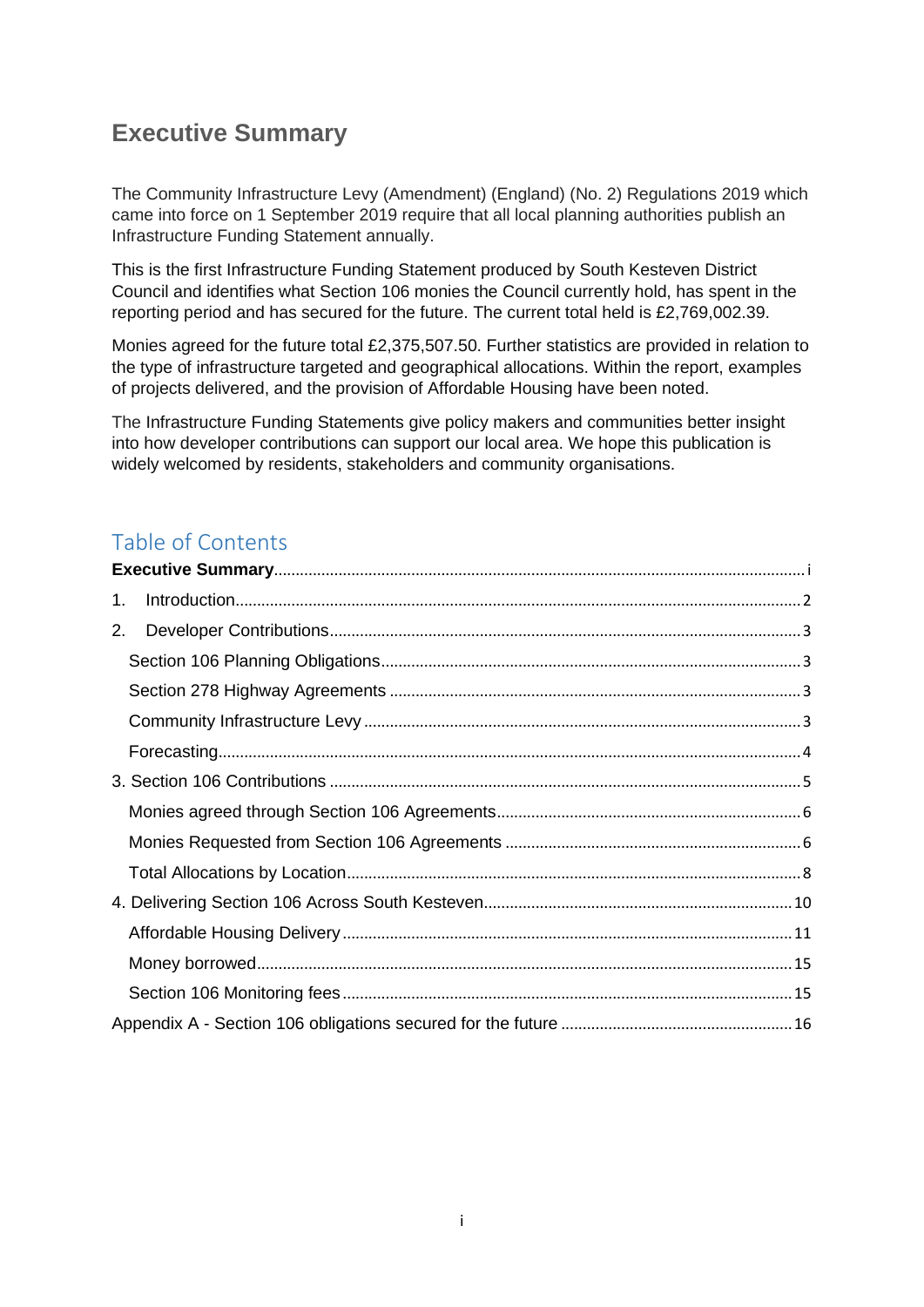### <span id="page-2-0"></span>1. Introduction

- 1.1 The Infrastructure Funding Statement is an annually published document which sets out all financial contributions and non-financial developer obligations in relation to Section 106 agreements.
- 1.2 South Kesteven District Council enters into agreement with developers on the grant of permission to ensure the corresponding impacts of development can be mitigated via the negotiation and agreement of Section 106 obligations.
- 1.3 The Infrastructure Funding Statement provides information on various stages of the process. The statement includes obligations and contributions within the following categories:

**Funding Held / Received:** developer contribution which has been collected and is being held by South Kesteven District Council awaiting use.

**Agreed funding:** the contributions have been secured for future uses. The development has been granted planning permission and a Section 106 agreement has been signed within the last period.

**Requested:** these contributions or obligations have been requested from the monitoring officer within the last period of reporting to ensure the developer complies with the requirements of the Section 106 agreement.

**Allocated:** developer contributions which are allotted against a broad category of expenditure and which are being managed by South Kesteven District Council or via an external body.

1.4 "Contributions" and "commuted sums" are used interchangeably within this document and refer to the funding which is being paid into the Local Authority as a result of the obligations secured within the Section 106 agreement.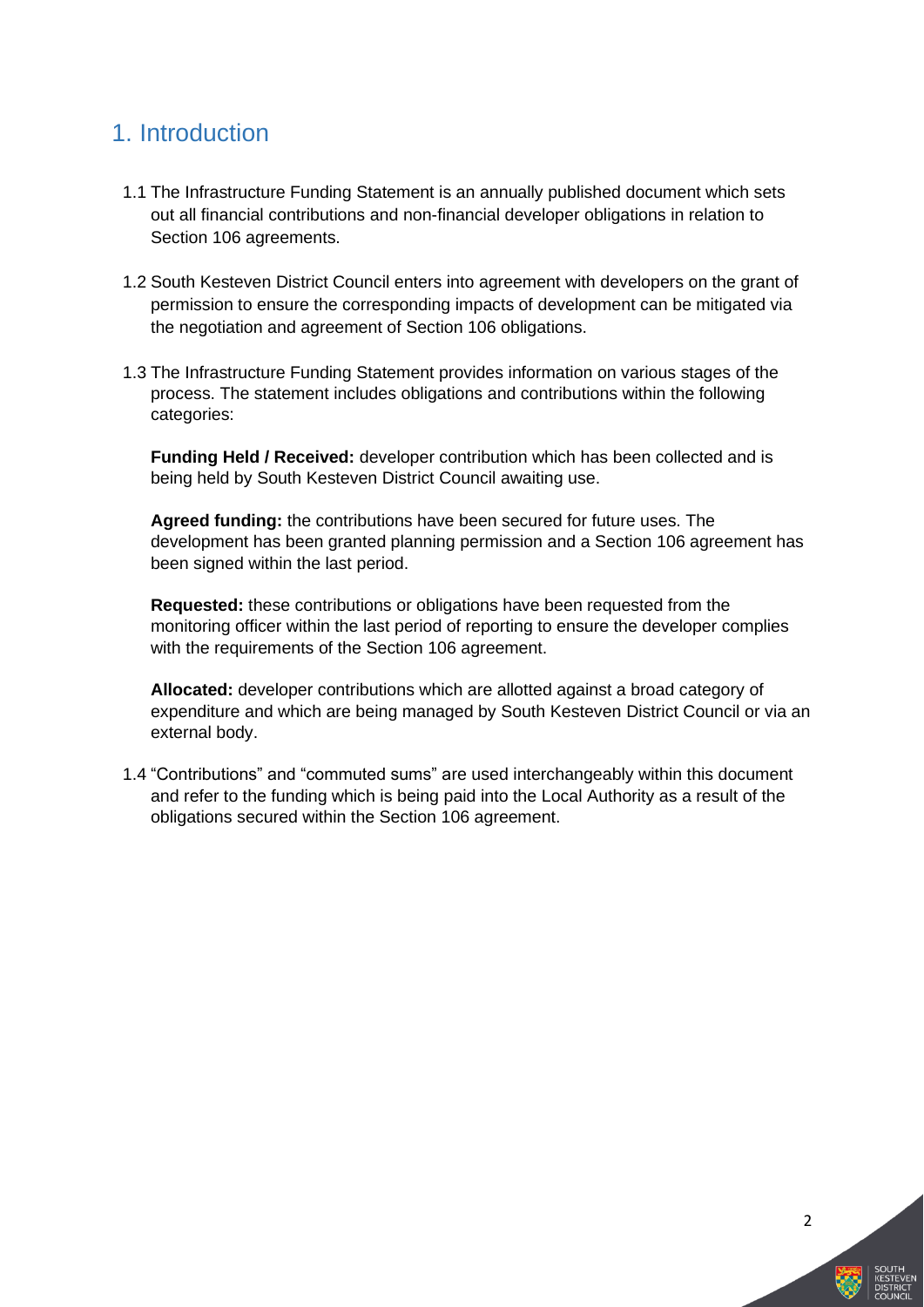### <span id="page-3-0"></span>2. Developer Contributions

#### <span id="page-3-1"></span>Section 106 Planning Obligations

- 2.1 Planning obligations under Section 106 of the Town and Country Planning Act 1990 (as amended) are legal agreements which make a proposed development acceptable in planning terms, that would not otherwise be acceptable. The obligations are focused towards site specific mitigation of the impact of development.
- 2.2 Obligations can only be sought where they are:
	- (a) necessary to make the development acceptable in planning terms;
	- (b) directly related to the development; and
	- (c) fairly and reasonably related in scale and kind to the development.

They can either be provided on-site, for example through the provision of affordable housing, or off-site in the form of financial payments, which are to be spent on specified projects / initiatives.

Further information concerning Section 106 agreements can be found [here](https://www.gov.uk/guidance/planning-obligations) (links to GOV.UK website).

2.3 South Kesteven District Council's requirements for Section 106 planning obligations are set out in the Council's adopted Local Plan with additional guidance available in the Planning Obligations Supplementary Planning Document (June 2012) which can be viewed [here](http://www.southkesteven.gov.uk/CHttpHandler.ashx?id=13870&p=0) (links to South Kesteven District Council website).

#### <span id="page-3-2"></span>Section 278 Highway Agreements

2.4 Agreements used to fund infrastructure can also be made under Section 278 of the Highways Act 1980, which allow developers to make permanent alterations or improvements to a public highway as part of a planning approval. These agreements are controlled by Lincolnshire County Council and so are not included in this report.

#### <span id="page-3-3"></span>Community Infrastructure Levy

2.5 The Community Infrastructure Levy (CIL) is a levy that Local Authorities can set on new developments to raise funds for infrastructure, facilities and services. Currently South Kesteven District Council has not adopted this funding mechanism and uses Section 106 agreements and obligations to mitigate the impacts of development. The Council is waiting on the outcome from the 2020 consultation by the Government on the White Paper for planning reform [\(Planning For the Future\)](https://assets.publishing.service.gov.uk/government/uploads/system/uploads/attachment_data/file/907647/MHCLG-Planning-Consultation.pdf), which proposes the establishment of a nationally-set Infrastructure Levy, before determining whether it would be appropriate to introduce CIL in South Kesteven.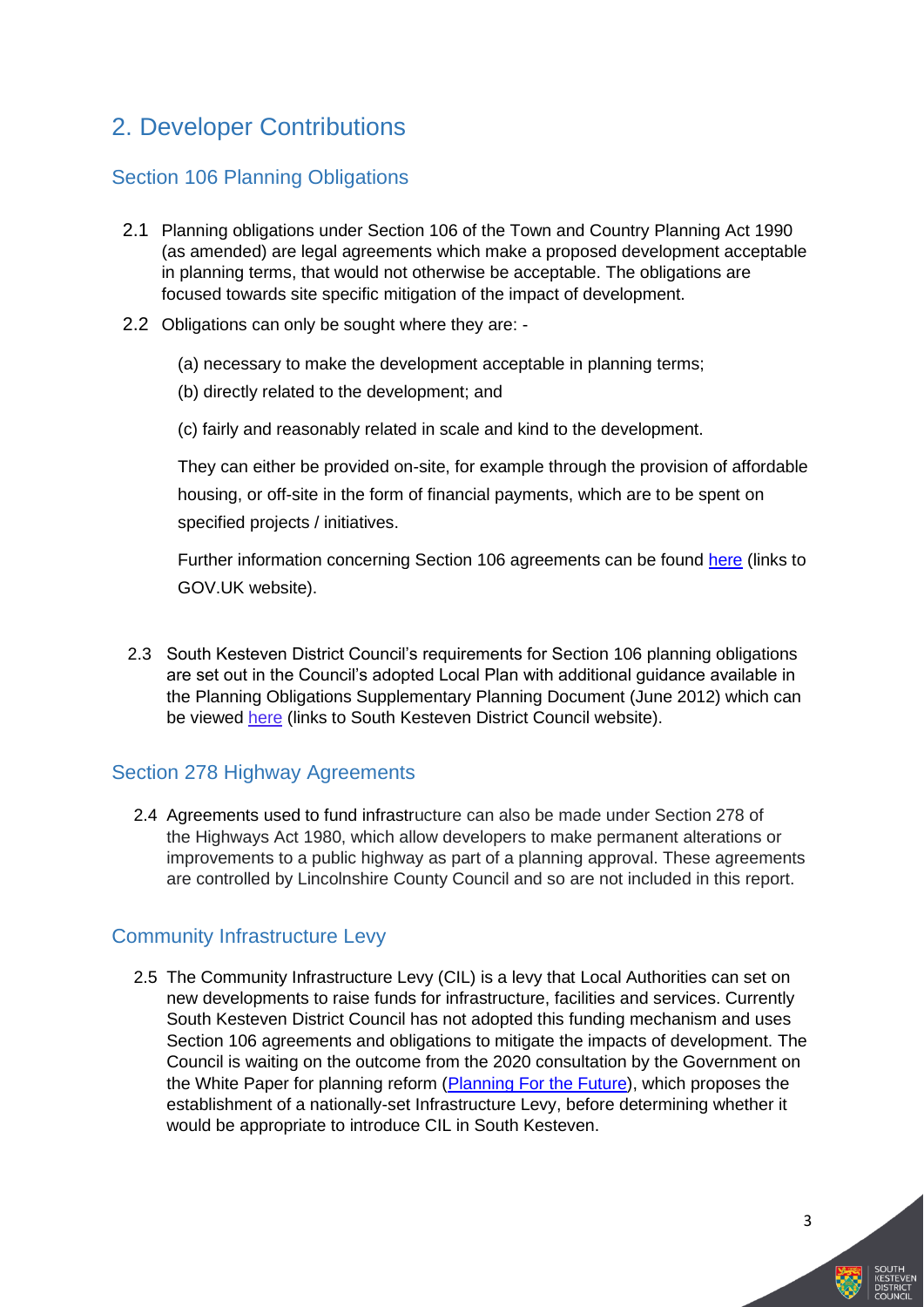#### <span id="page-4-0"></span>Forecasting

2.6 National guidance suggests that Councils should consider reporting on estimated future income, where possible. The Council will seek to incorporate a forecast of developer contributions in future versions of the Infrastructure Funding Statement. In this current iteration of the document, the monies agreed via the signing of Section 106 agreements in 2018-19 have been included for reference.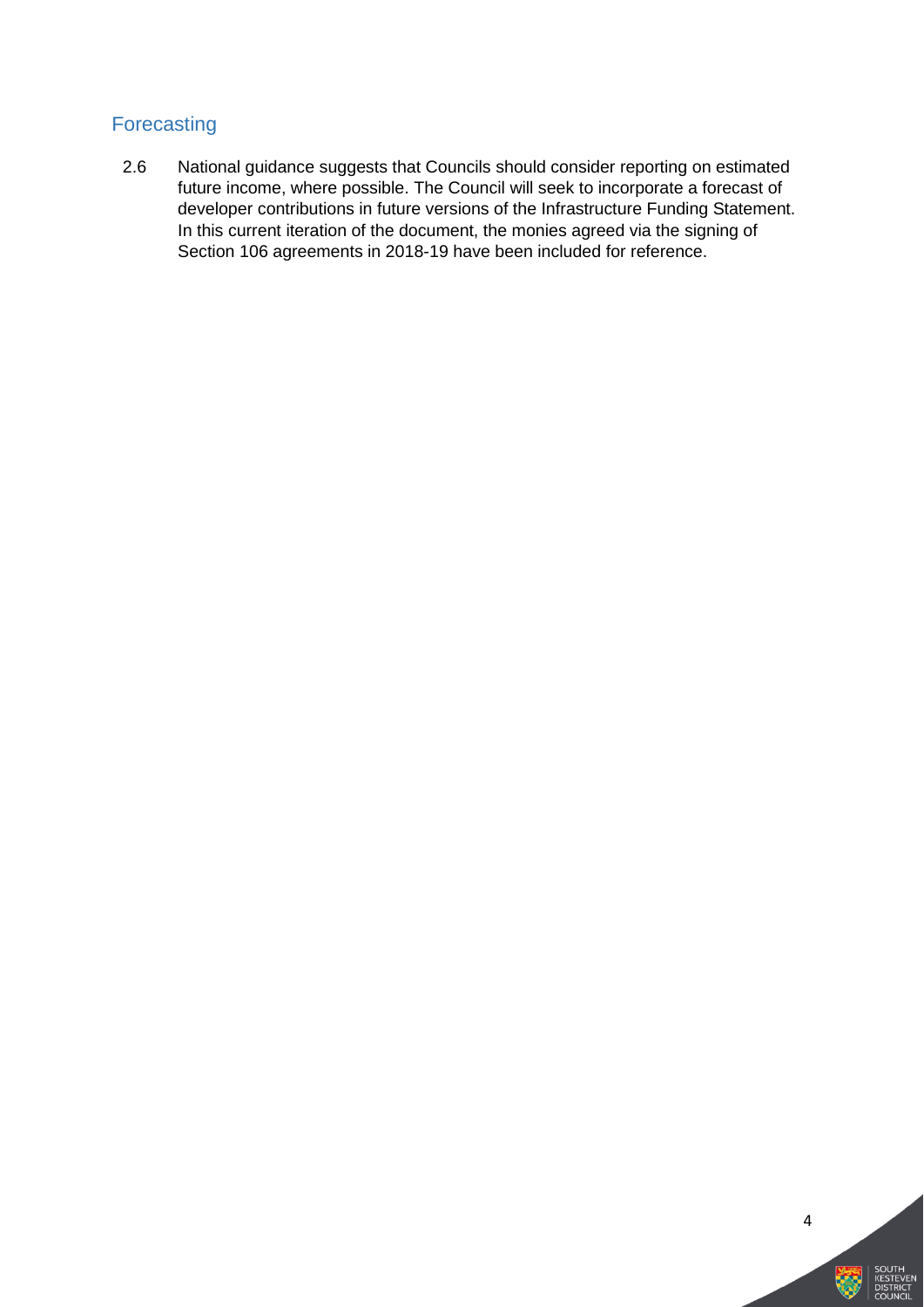### <span id="page-5-0"></span>3. Section 106 Contributions

#### **Monies received up to 30th November 2020**

3.1 In this section, the Council summarises the total contributions currently managed by the Authority. With this Infrastructure Funding Statement being the first substantial update for local stakeholders, the information provided is as up to date as possible (30 November 2020). In future, updates will be made to follow financial years or within appropriate reporting timeframes.

Table 1a shows the total amount of Section 106 money held by the Council on 30 November 2020. This table differentiates the funding which is expected to be transferred to external bodies.

#### **Table 1a – Total monies held by the Council at 30 November 2020**

| <b>RECIPIENT</b>                     | <b>AMOUNT HELD</b> |
|--------------------------------------|--------------------|
| South Kesteven District Council      | £1,945,985.89      |
| To be transferred to External Bodies | £823,016.50        |
| <b>TOTAL</b>                         | £2,769,002.39      |

Table 1b lists the contributions held and to be spent by the Council in accordance with the purposes set out in the Section 106 agreement(s). To aid the process, the values have been placed against the category for which the expenditure is allotted.

#### **Table 1b – Unspent monies held by the Council at 30 November 2020**

| <b>INFRASTRUCTURE TYPE</b>    | <b>AMOUNT HELD</b> |
|-------------------------------|--------------------|
| Affordable Housing            | £1,365,955.42      |
| CCTV & Public Art             | £7,528.71          |
| <b>Community Facilities</b>   | £83,121.56         |
| Digital Infrastructure        | £34,318.53         |
| <b>Green Area Maintenance</b> | £156,144.40        |
| <b>Monitoring Fees</b>        | £13,210.80         |
| Open Space and Leisure        | £285,706.47        |
| <b>TOTAL</b>                  | £1,945,985.89      |

Table 1c lists the Section 106 contributions currently held by the Council, which are due to be transferred to external bodies and organisations. In such cases, the Council acts as a collection agent with funds forwarded onto external bodies to either implement infrastructure or to deliver local services.

#### **Table 1c – Monies at 30 November 2020 due to be transferred to external bodies**

| <b>INFRASTRUCTURE TYPE</b> | <b>AMOUNT HELD</b> |
|----------------------------|--------------------|
| Education                  | £424,807.86        |
| Health                     | £275,044.48        |
| Transport & travel         | £123.164.16        |
| <b>TOTAL</b>               | £823,016.50        |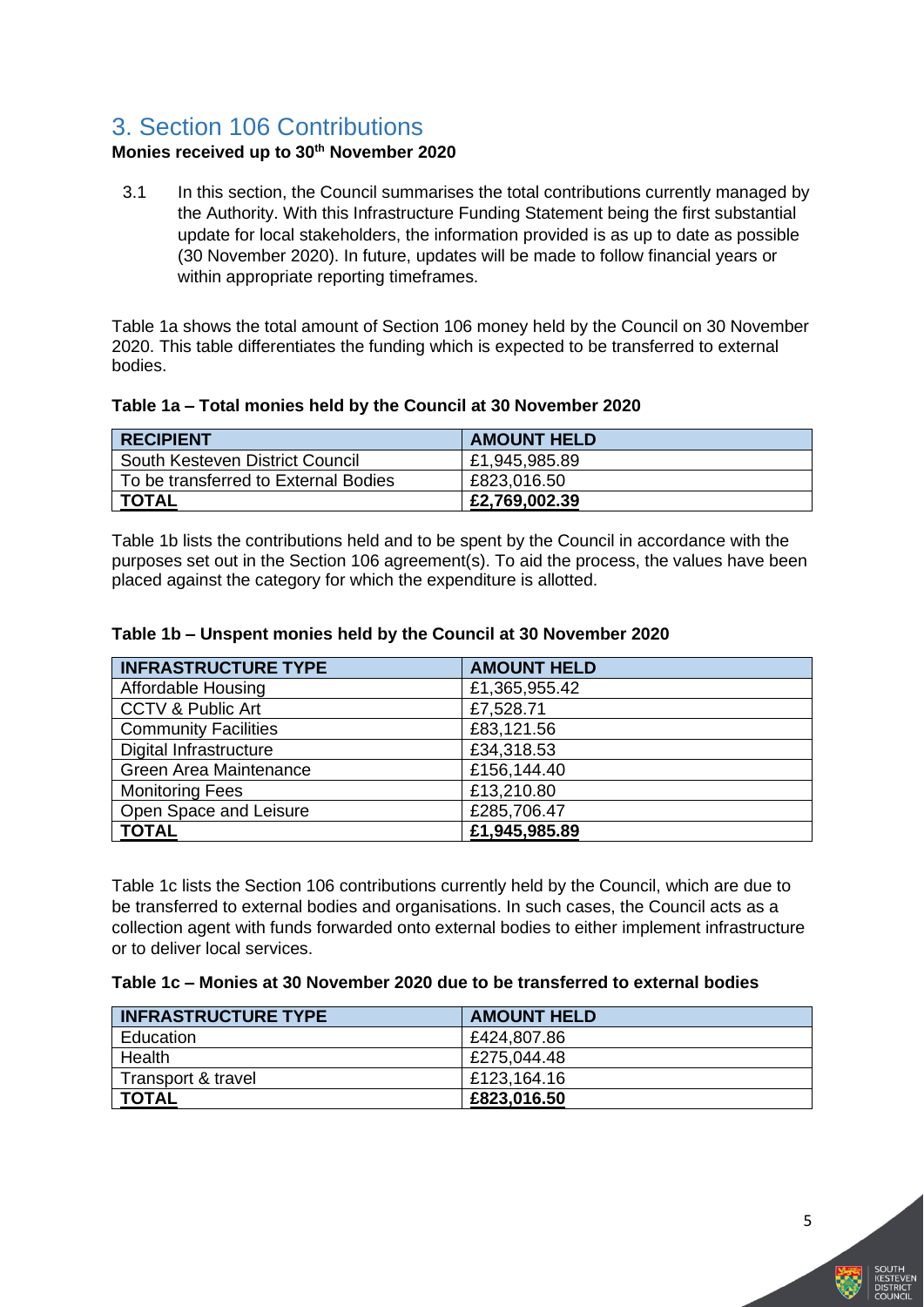#### <span id="page-6-0"></span>Monies agreed through Section 106 Agreements

- 3.2 To note the substantive Section 106 agreements signed in the latest period, Table 2 outlines the financial contributions. Please note the table omits obligations which are non-financial in nature due to the varying matters which are addressed within these obligations. For more information regarding non-monetary obligations, please see the Section 106 agreements via appendix A.
- 3.3 The agreements which are included in the table below have been signed between 2018/2019. It should be noted that development sites can take many years to begin development following the signing of the Section 106 agreement and the issuing of the planning permission. For instance, many large development sites go through both outline and detailed ("reserved matters") planning decision stages. It is therefore not unusual for it to take a significant period of time before Section 106 obligations become payable by developers. This is achieved when "triggers" set out within the relevant Section 106 agreement are met.
- 3.4 As a broad example, Section 106 agreements from 2001 are still being monitored, with the larger sites >1,000 homes taking several years to fully complete. For sustainable urban extensions and similar sized sites, a significant time period for "build-out" is characteristic of the housing market.

| <b>INFRASTRUCTURE TYPE</b>      | <b>MONIES AGREED</b> |
|---------------------------------|----------------------|
| <b>Affordable Housing</b>       | £1,056,307.00        |
| Open Space and Leisure          | £16,740.00           |
| Education                       | £7,050.00            |
| Health                          | £33,193.50           |
| Signage                         | £180,000.00          |
| Highways                        | £265,217.00          |
| Tourism                         | £150,000.00          |
| Travel plan monitoring          | £5,000.00            |
| Other (Overage Clause)          | £512,000.00          |
| <b>Town Centre Improvements</b> | £150,000.00          |
| <b>TOTAL</b>                    | £2,375,507.50        |

#### **Table 2 – Monies agreed in 2018/19 through S106 Agreements**

3.5 Within the Section 106 agreements, clauses are typically included for index-linking of contributions. This is to future-proof the value of relevant commuted sums when they are due for collection. Some agreements include an overage clause, whilst other obligations require calculations to be undertaken once the transfer of land has been finalised.

#### <span id="page-6-1"></span>Monies Requested from Section 106 Agreements

- 3.6 This section provides data from financial year 2019/20, giving the of total commuted sums which have been requested by the Council.
- 3.7 In 2019/20 requests totalling £2,215,431.20 were made to developers and £1,326,973.56 was received. This represents a 60% collection rate. As this is our first Infrastructure Funding Statement, we will provide further comparable collectionrate data in future.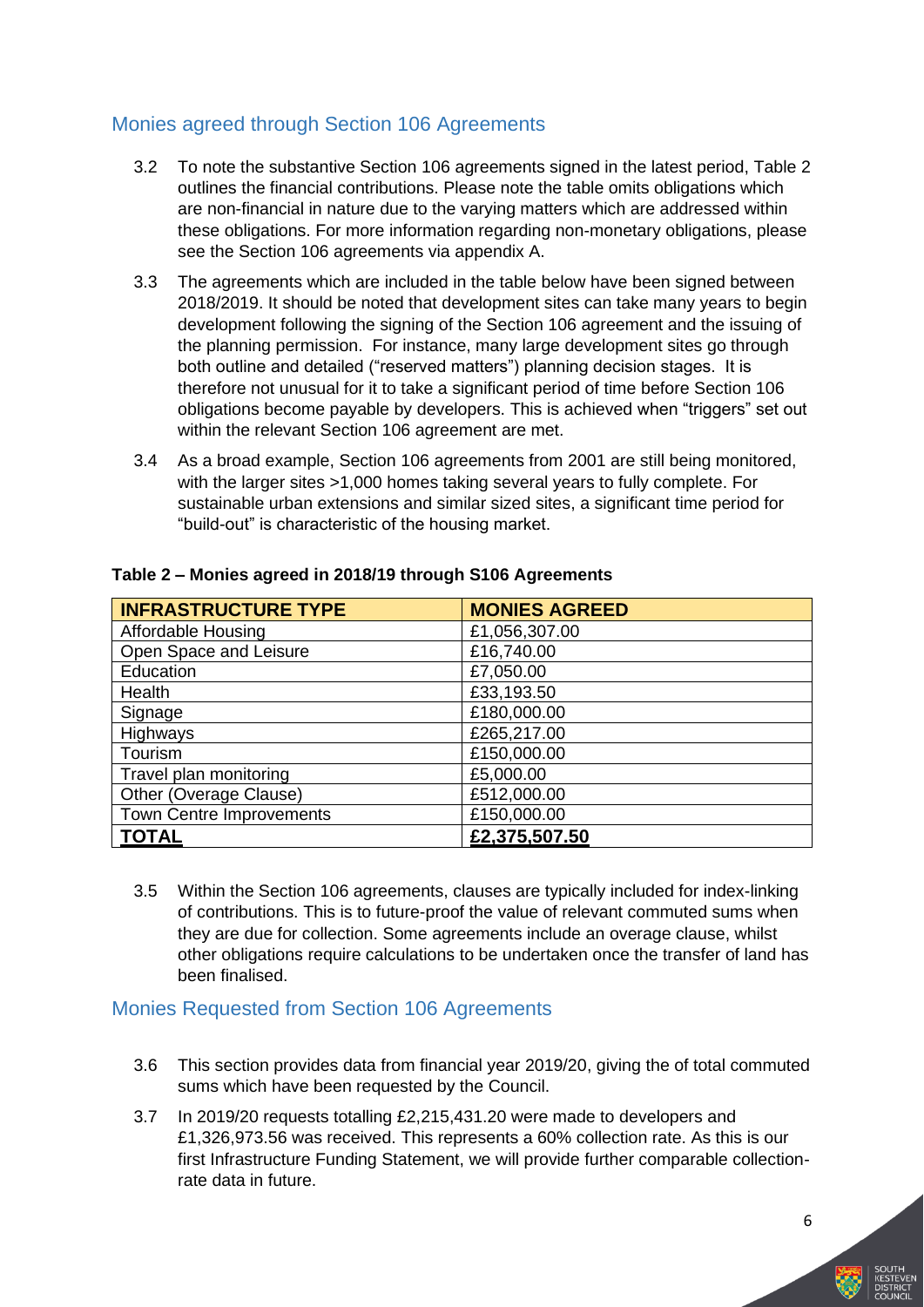- 3.8 Within Section 106 agreements, there will be options for the developer to defer payment or seek to make an alternative arrangement within the confines of the agreement which alters the total value of the contributions. Some examples have been listed below:
	- Adoption and maintenance rates will differ depending on the final features or landscaping included within the site.
	- Overage clauses are applied when sites have difficulty achieving viability and providing affordable housing during application phases.
	- Obligations will also have part payment, depending on the stage of build-out. In some cases, payments will be made in successive tranches.
	- Green area maintenance contributions are dependent on the agreement to adopt the open space by the Council.

For the remaining 40% of contributions to be collected this year, some of the above situations have arisen and the receipt of other balances is anticipated shortly.

**Table 3a – Total monies received from 1 April 2019 to 31 March 2020**

| <b>RECIPIENT</b>                           | <b>MONIES RECEIVED</b> |
|--------------------------------------------|------------------------|
| South Kesteven District Council            | £417,641.54            |
| To be transferred to other External Bodies | £909,332.02            |
| <b>TOTAL</b>                               | £1,326,973.56          |

Tables 3b and 3c show how the funding received in the last financial year is to be allotted within the District.

#### **Table 3b - Monies received this financial year 2019/2020 to be spent by the District Council**

| <b>INFRASTRUCTURE TYPE</b>             | <b>MONIES RECEIVED</b> |
|----------------------------------------|------------------------|
| Administration fee                     | £11,000.00             |
| Affordable Housing                     | £134,037.26            |
| Poplar Farm Pooling                    | £25,038.06             |
| <b>Community Facilities</b>            | £17,662.14             |
| Open Space & Leisure                   | £14,354.36             |
| <b>Green Area Offsite Contribution</b> | £215,549.72            |
| <b>TOTAL</b>                           | £417,641.54            |

#### **Table 3c – Monies received financial year 2019/2020 that is to be transferred to external bodies**

| <b>INFRASTRUCTURE TYPE</b> | <b>MONIES RECEIVED</b> |
|----------------------------|------------------------|
| Education                  | £573,660.13            |
| Health                     | £168,877.87            |
| Highways                   | £56,714.23             |
| <b>Bus Service</b>         | £52,647.29             |
| Poplar Farm Pooling        | £57.432.48             |
| <b>TOTAL</b>               | £909,332.02            |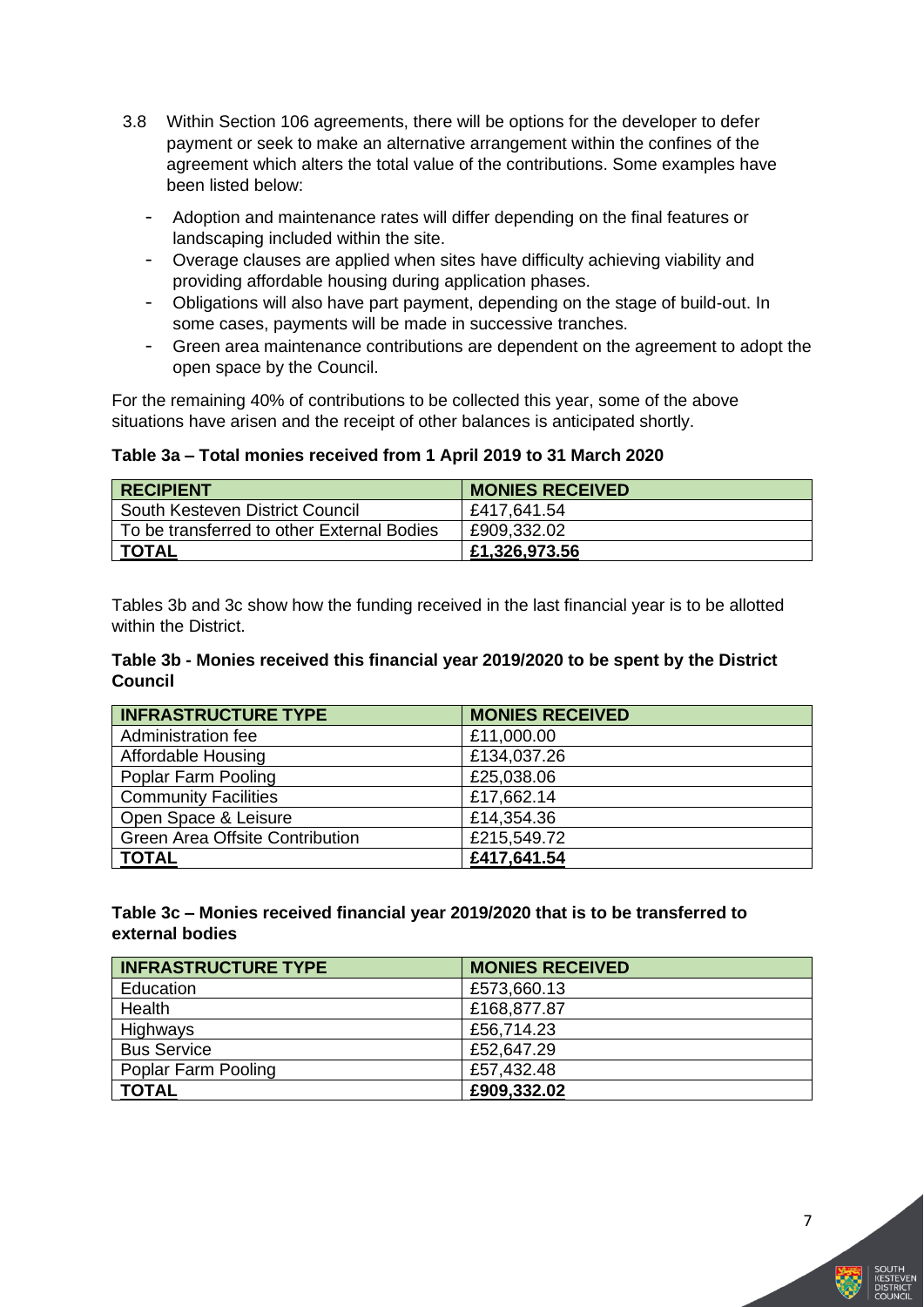#### <span id="page-8-0"></span>Total Allocations by Location

- 3.9 Tables 4a, 4b,4c, 4d and 4e show the monies the Council holds for specific locations within the District, split into the identified allocations. It should be noted that, despite the categories being broad descriptions, the individual contributions are committed to specific locations and cannot be used for any other purpose unless a legal variation is agreed between all parties.
- 3.10 In some instances, such as affordable housing, the agreement requests expenditure within a certain location. However, if this is unachievable, the agreement will prescribe where delivery of infrastructure and use of the obligations is to be expected.

#### **Table 4a – Bourne Funding Allocations**

| <b>INFRASTRUCTURE TYPE</b> | <b>AMOUNT HELD</b> |
|----------------------------|--------------------|
| Open Space and Leisure     | £23,231.76         |
| Health                     | £45,339.42         |
| TOTAL                      | £68,571.18         |

#### **Table 4b – The Deepings Funding Allocations**

| <b>INFRASTRUCTURE TYPE</b> | <b>AMOUNT HELD</b> |
|----------------------------|--------------------|
| Affordable Housing         | £134,037.26        |
| Digital Infrastructure     | £2,627.25          |
| Green Area Maintenance     | £9,918.16          |
| Health                     | £13,275.87         |
| Open Space and Leisure     | £14,354.36         |
| Transport                  | £2,577.64          |
| <b>TOTAL</b>               | £176,790.54        |

#### **Table 4c – Grantham Funding Allocations**

| <b>INFRASTRUCTURE TYPE</b>    | <b>AMOUNT HELD</b> |
|-------------------------------|--------------------|
| Affordable Housing            | £206,090.65        |
| <b>CCTV &amp; Public Art</b>  | £7,528.71          |
| <b>Community Facilities</b>   | £83,121.56         |
| <b>Digital Infrastructure</b> | £31,691.28         |
| Education                     | £341,480.73        |
| Green Area Maintenance        | £146,226.24        |
| Health                        | £60,827.19         |
| <b>Monitoring Fees</b>        | £2,210.80          |
| Open Space and Leisure        | £4,539.10          |
| Transport                     | £13,802.63         |
| <b>TOTAL</b>                  | £897,518.89        |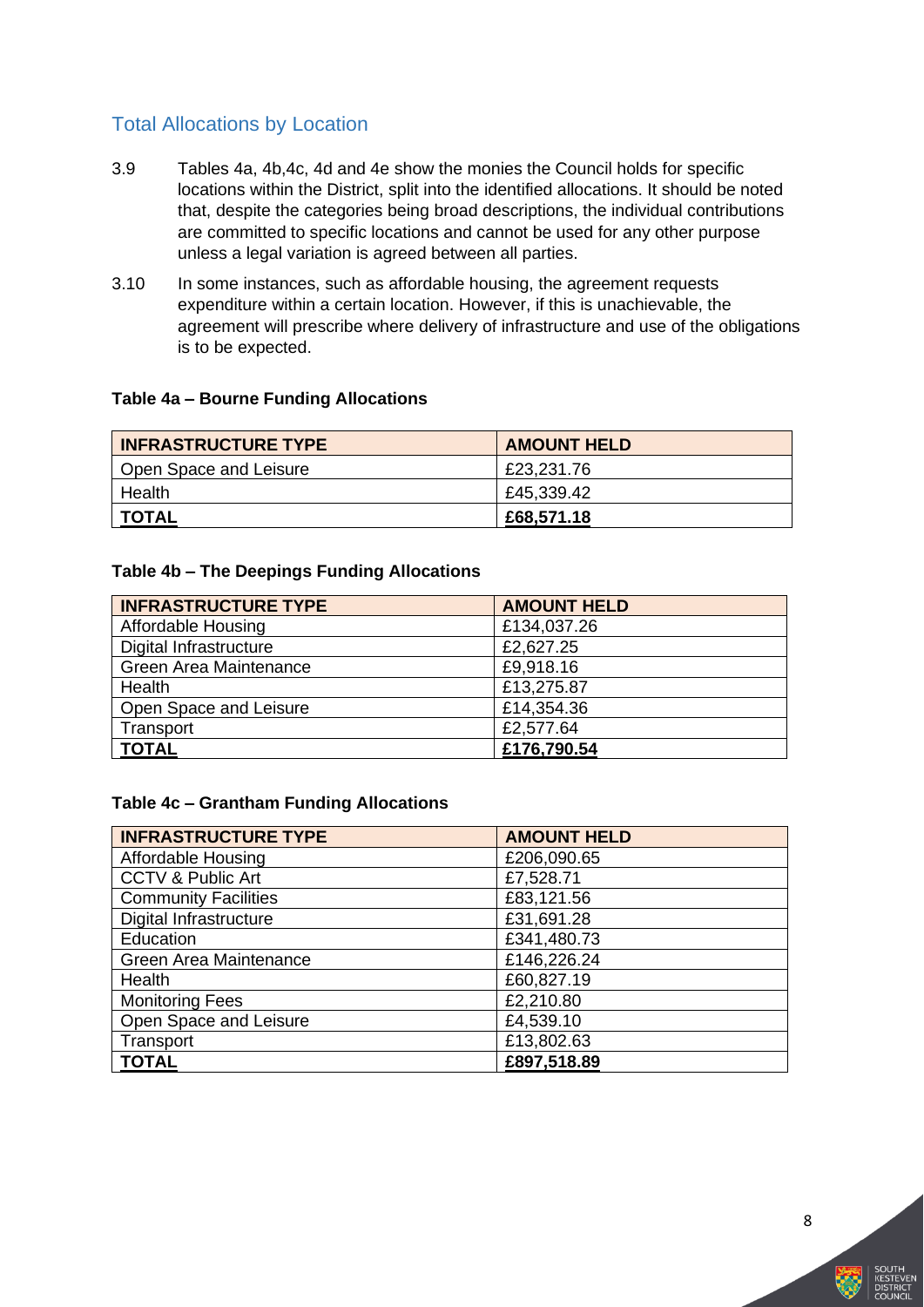### **Table 4d – Stamford Funding Allocations**

| <b>INFRASTRUCTURE TYPE</b> | <b>AMOUNT HELD</b> |
|----------------------------|--------------------|
| Affordable Housing         | £1,025,827.51      |
| Education                  | £83,327.13         |
| Health                     | £155,602.00        |
| <b>Monitoring Fees</b>     | £10,000            |
| Open Space and Leisure     | £237,750.25        |
| Transport                  | £106,783.89        |
| <b>TOTAL</b>               | £1,619,290.78      |

### **Table 4e – Rural Funding Allocations**

| <b>INFRASTRUCTURE TYPE</b> | <b>AMOUNT HELD</b> |
|----------------------------|--------------------|
| <b>Monitoring Fees</b>     | £1,000             |
| Open Space and Leisure     | £5,831.00          |
| <b>TOTAL</b>               | £6,831.00          |



深

South<br>Kesteven<br>District<br>Council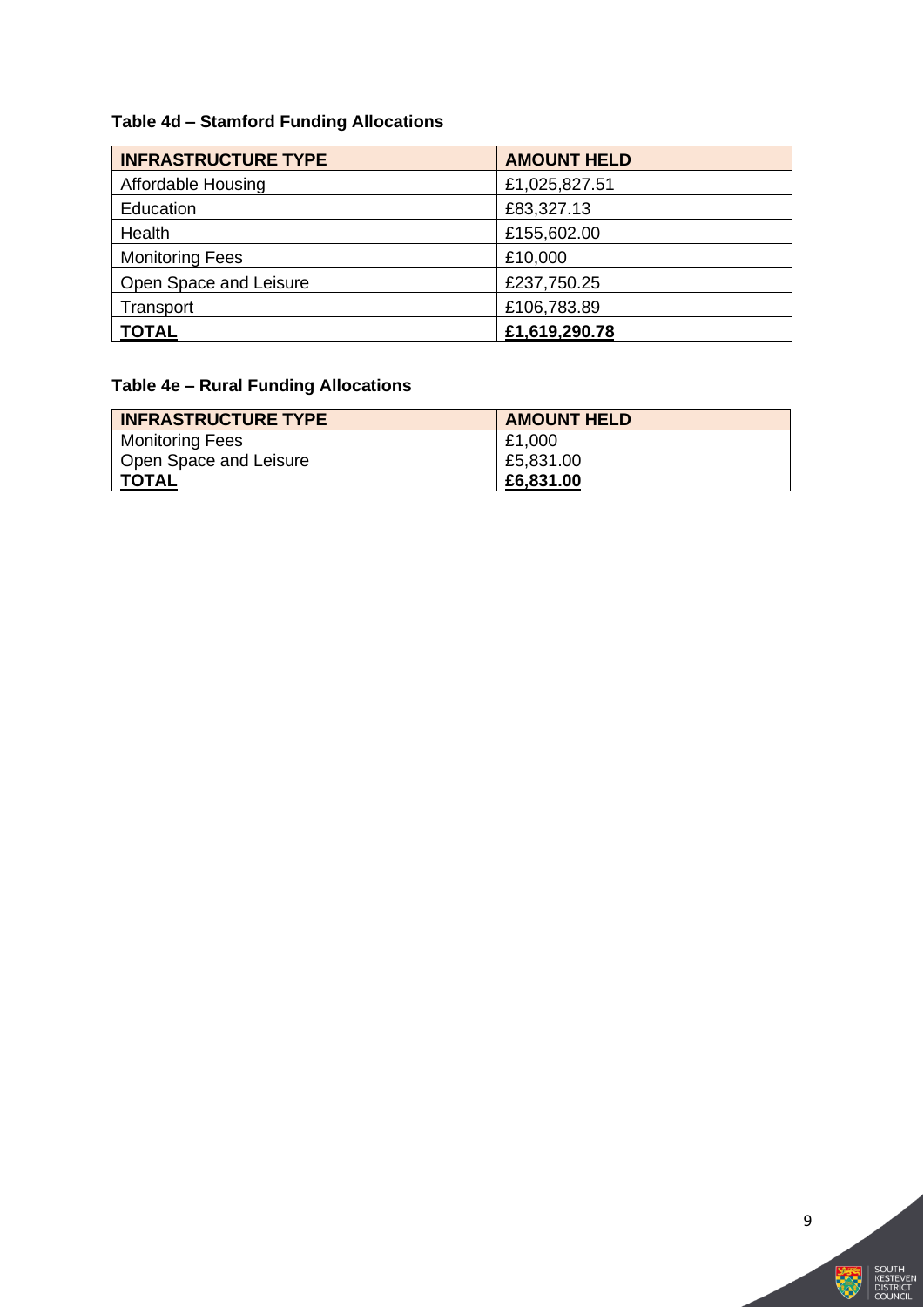### <span id="page-10-0"></span>4. Delivering Section 106 Across South Kesteven

- 4.1 Funding from Section 106 agreements enables a regenerative effect on the local landscape within the district. The funding is often used to deliver infrastructure or much needed services for the local population. The funding should either be utilised by the District Council or, in some cases, supporting partners such as Lincolnshire County Council, the local Parish Council or the National Health Service, who will ensure appropriate delivery of the obligations contained within the Section 106 agreement.
- 4.2 Please note that the provision of educational infrastructure (primary and secondary) can be included within the obligations of a Section 106 agreement. For South Kesteven District Council, direct delivery, expenditure and governance of this function is addressed at County level and will be reflected within their Infrastructure Funding Statement.
- 4.3 The following section illustrates some of the projects which have been delivered recently using funding and obligations from Section 106 agreements. In some cases, the partners match funded the project which delivered greater benefits to the local community.

**Location:** Jubilee Park, Deeping St James **Section 106 Funding:** £1,851.57 **Total Project Value**: £12,600 **Delivery Period**: Autumn 2019

Deeping St James Parish Council contacted South Kesteven District Council in July 2019 regarding the expenditure of Section 106 funds within the Parish. The Parish Council sought to deliver a local trim trail which aligned with the needs of the Section 106 agreement, noting that the funds must be committed towards the provision or upgrading of existing public open space and/or play equipment in the Deeping St James area.

The Parish Council were able to match fund the installation through significant local fundraising, which yielded 85.3% of the total. The Parish were also able to secure donations from the Ward Councillors. For every £1.00 invested into the project by South Kesteven District Council the Parish Council were able to raise £5.80

The photos below, provided by Deeping St James Parish Council, show some of the installed equipment upon completion of the project.

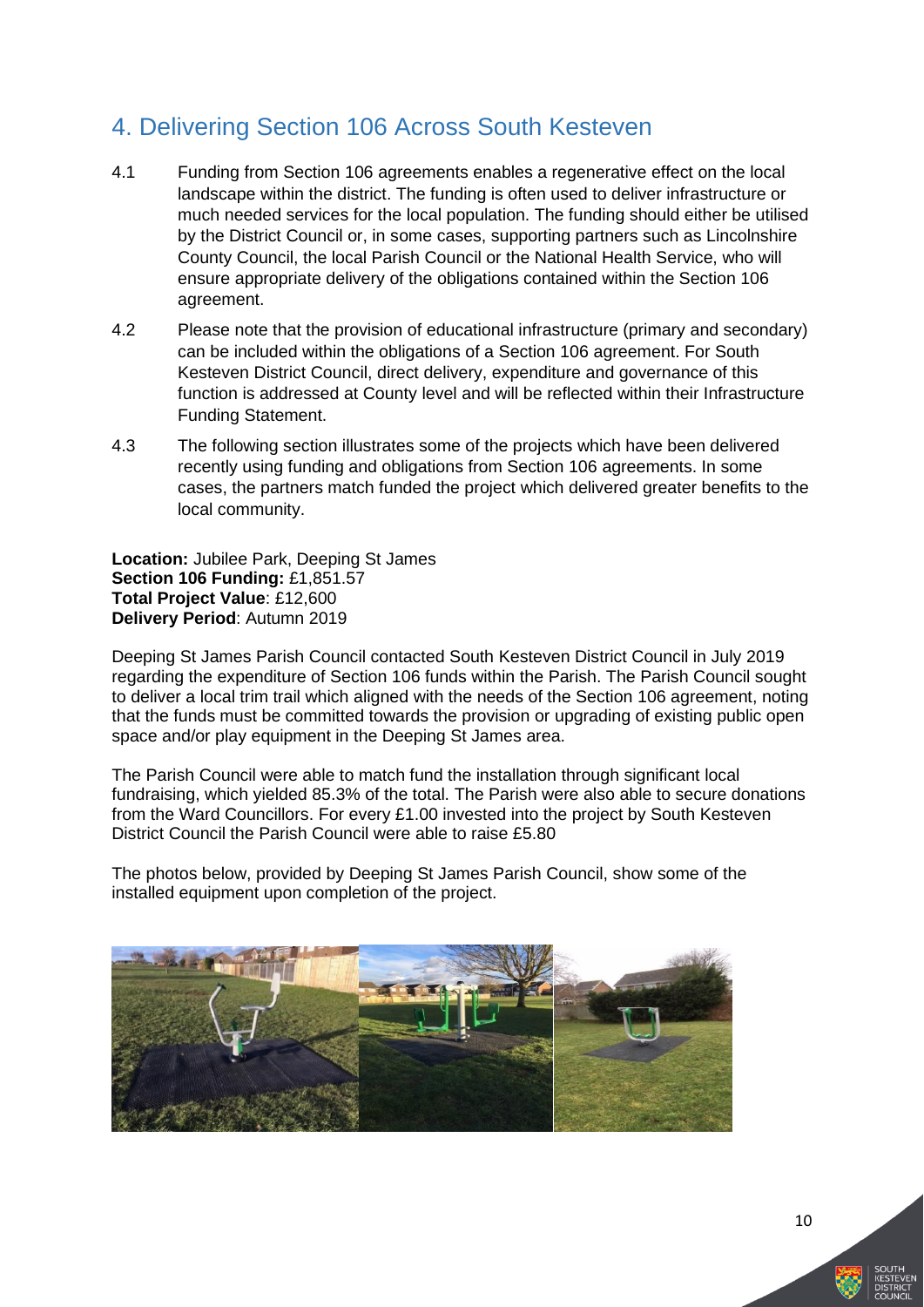

#### <span id="page-11-0"></span>Affordable Housing Delivery Delivery Period: 2019-2020

4.4 In summary, South Kesteven District Council have delivered 91 Affordable Housing Units during the financial year 2019-2020. The majority of delivery has occurred in Stamford, with further units in Grantham and Bourne. Affordable housing delivery varies from year to year due to the housing market, available sites and partnership working with Housing Associations who operate within the district.

The types of affordable housing are summarised in the table below:

| <b>LOCATION</b> | <b>AFFORDABLE</b><br><b>RENT</b> | <b>INTERMEDIATE</b><br><b>RENT</b> | <b>SHARED</b><br><b>OWNERSHIP</b> | <b>DISCOUNTED</b><br><b>OPEN</b><br><b>MARKET</b> | <b>TOTAL</b> |
|-----------------|----------------------------------|------------------------------------|-----------------------------------|---------------------------------------------------|--------------|
| Grantham        |                                  |                                    | 2                                 |                                                   | 16           |
| Stamford        | 40                               |                                    | 18                                |                                                   | 58           |
| <b>Bourne</b>   |                                  |                                    | 6                                 | 4                                                 | 17           |
| <b>TOTAL</b>    | 47                               | 14                                 | $\frac{26}{5}$                    |                                                   | <u>91</u>    |

#### **Definitions of categories used in Table 5a above**

- 4.5 Affordable Housing includes social rented, affordable rented and intermediate housing, provided to specified eligible households whose needs are not met by the market. It can be a new-build property or a private sector property that has been purchased for use as an affordable home.
- 4.6 Affordable Rent is a rent charged up to 80% of the market levels within the local area, offered by Registered Housing Providers to households whose needs are not met by the market.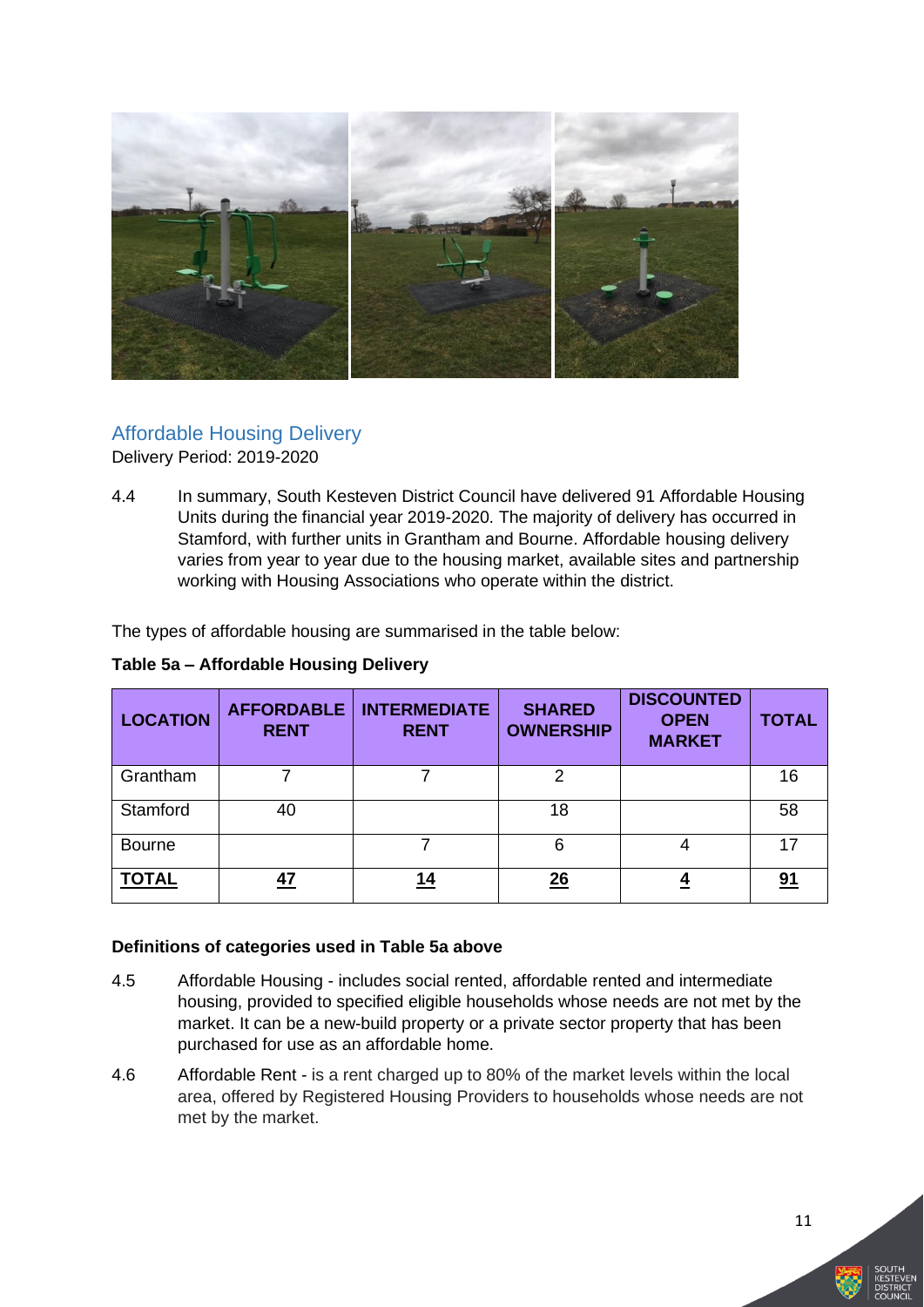- 4.7 Intermediate Rent as Affordable Rent above but offered by private landlords, allowing households without the money for a deposit to purchase a property and the opportunity to obtain a home whilst still saving for a deposit.
- 4.8 Shared Ownership is a system that allows buyers to purchase a share of a property (25% to 75%) and pay rent on the remaining share. It provides intermediate tenancy for households which would not otherwise be able to afford home ownership. The supply of new shared ownership properties has increased in recent years, making up an increasing proportion of new homes for affordable home ownership.
- 4.9 Discounted Open Market the scheme enables properties to be offered for sale to eligible purchasers at a discounted price of the full market value. When the property is sold again, it must be on the same terms, with the same level of discount originally received and to someone who meets the criteria for affordable housing.
- 4.10 Other affordable tenures exist, and further information concerning Affordable housing can be found [here](https://commonslibrary.parliament.uk/research-briefings/cbp-7747/) (link to House of Commons Library).

In the projects below, a number of Affordable Units are being delivered to meet future needs within the District.

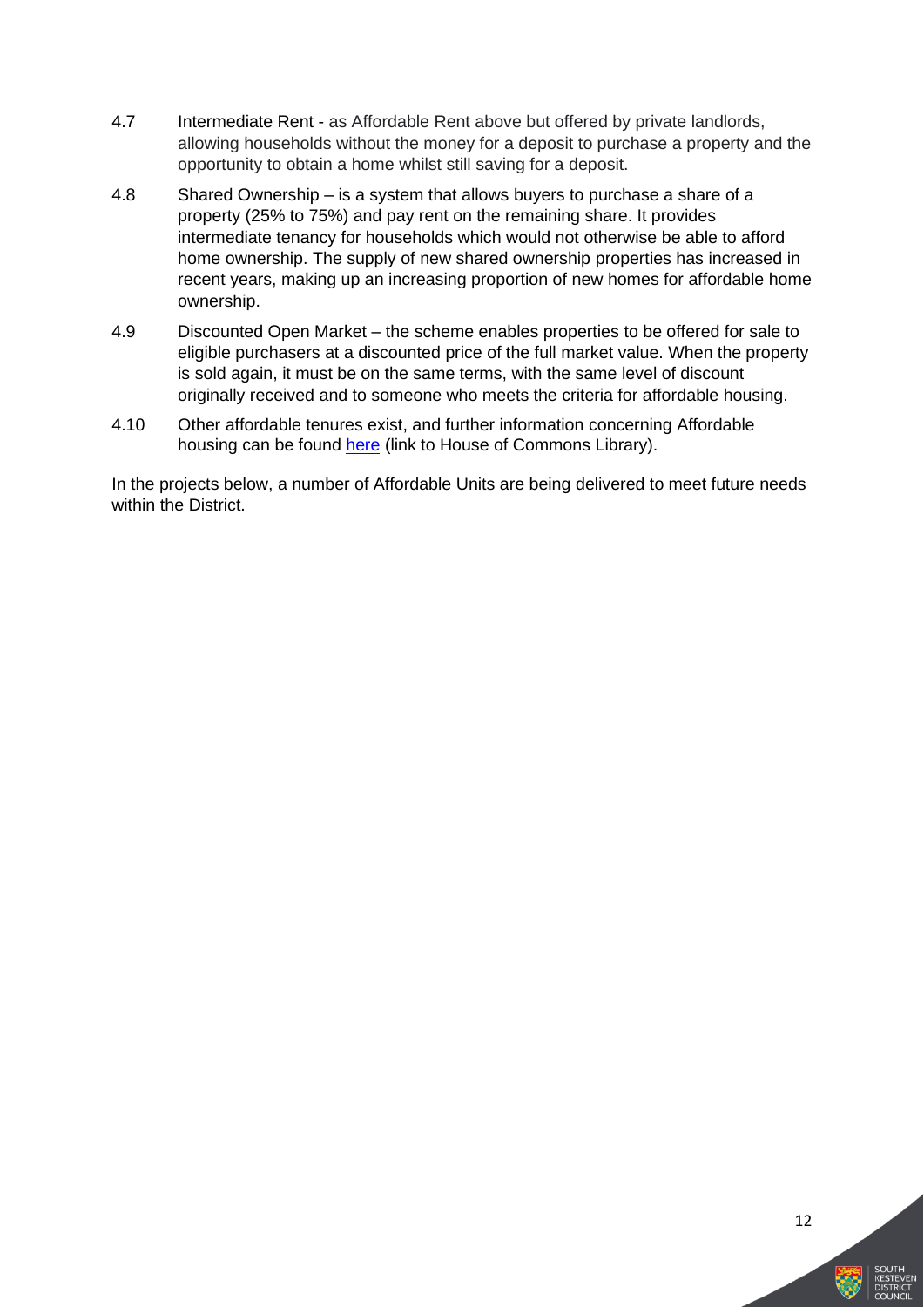**Location:** Easthorpe Road, Great Gonerby **Section 106 Delivery:** 46 Affordable Housing Units. (This is not a Planning Gain Site to deliver Affordable Housing and the Section 106 agreement is to deliver other requirements). **Application Number:** S19/1138 **Delivery Period**: 2019-2020

In June 2019 South Kesteven District Council received a planning application to build 46 dwellings on a site at Easthorpe Road, Great Gonerby. The application was approved in October 2019. The following plan illustrates the affordable units which are underway. Delivery of these units is expected in year 2020-2021. The scheme is funded by Homes England and the Longhurst Group.









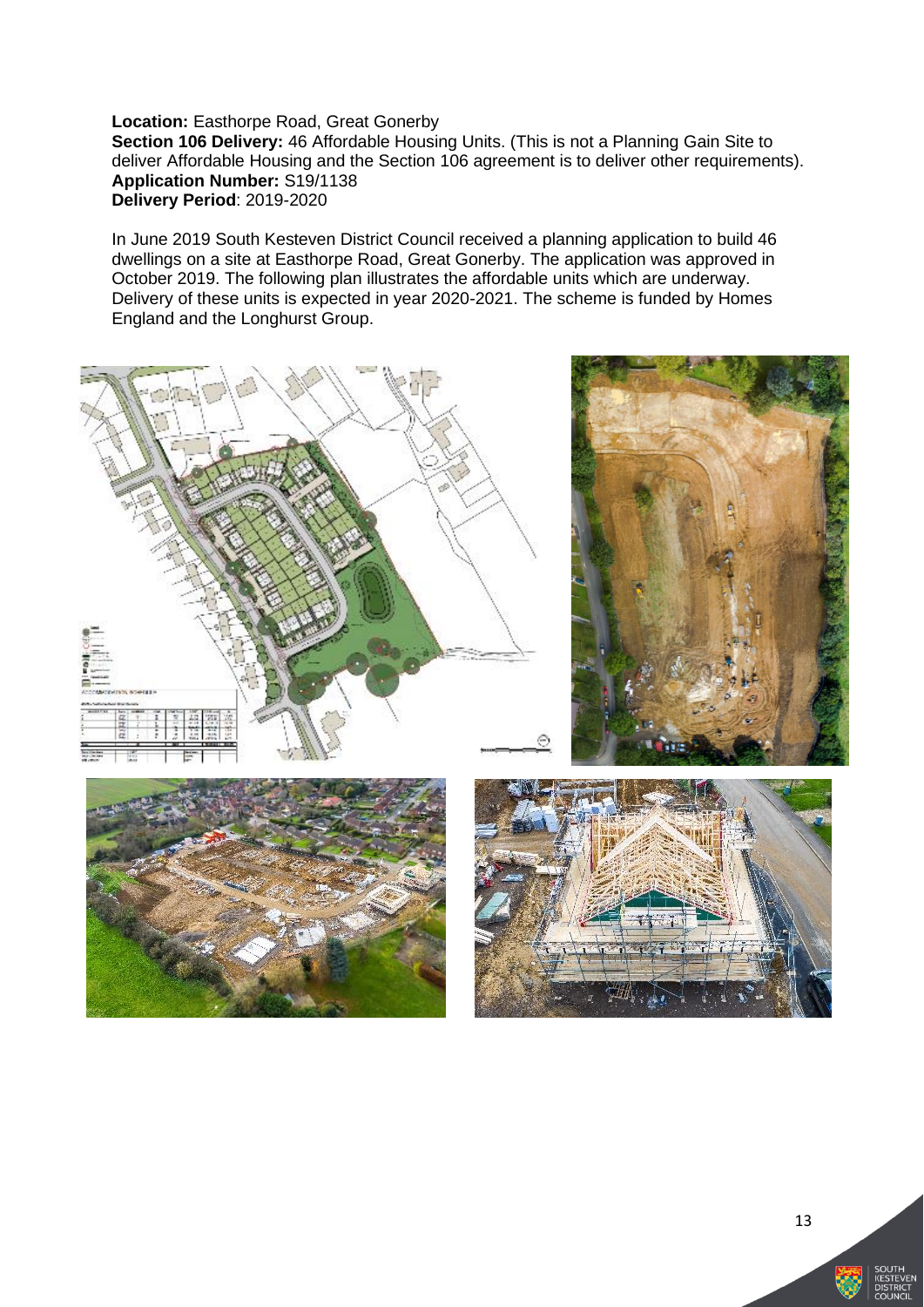**Location: Uffington Road, Stamford Section 106 Delivery:** 35 Affordable Housing Units **Application Number**: S17/0613 **Delivery Period**: Pending

The planning application for this development was received in March 2017 and approved in December of the same year to build up to 100 dwellings on a site at Uffington Road, Stamford. 65 units are to be market housing and 35 are to be affordable housing. The Section 106 agreement was written to comply with delivery of affordable housing units. The following plan illustrates the layout of the development, which is currently under construction.

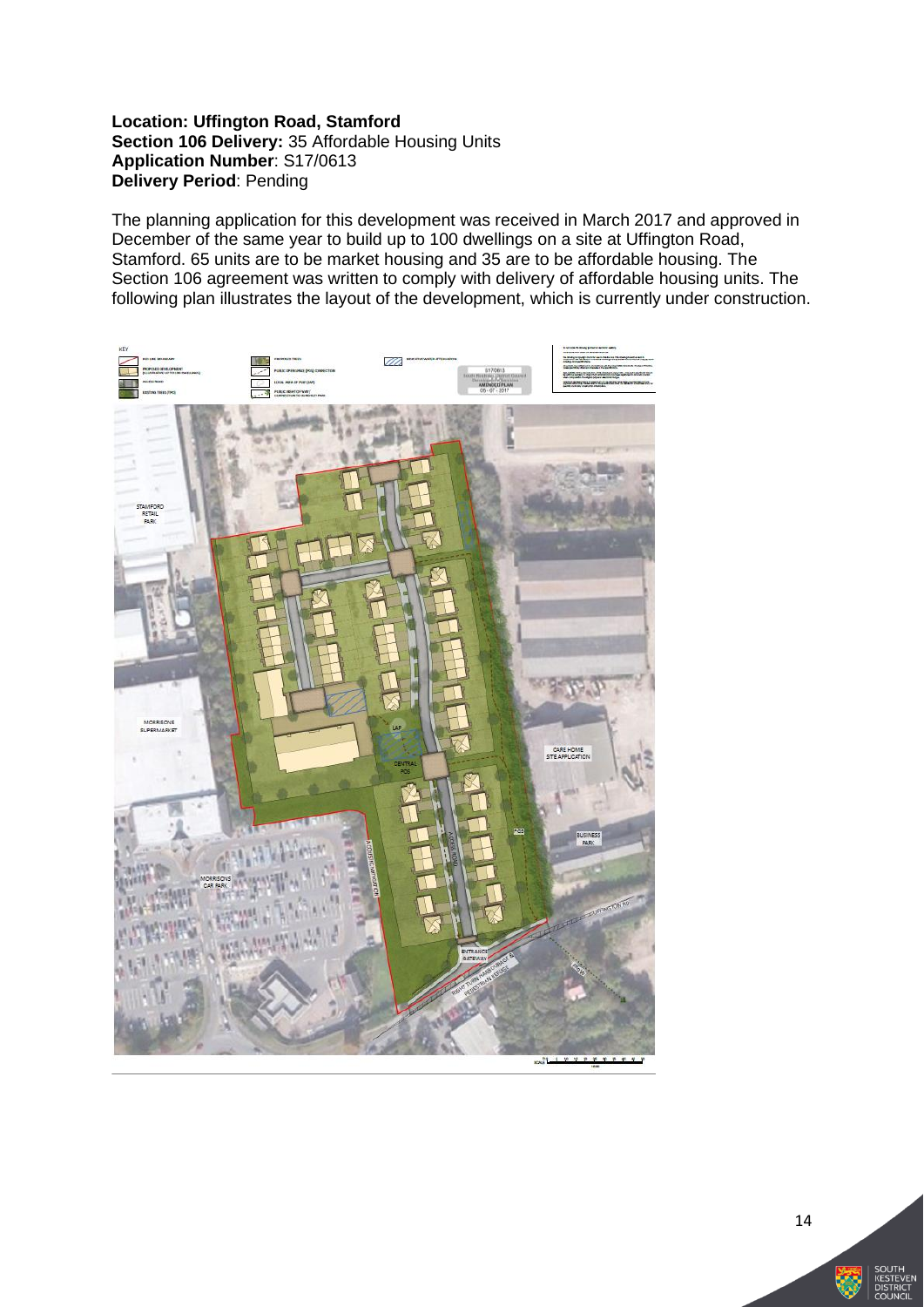### <span id="page-15-0"></span>Money borrowed

4.11 In the last financial year, no Section 106 money was spent repaying money borrowed.

#### <span id="page-15-1"></span>Section 106 Monitoring fees

4.12 The Council requests Section 106 monitoring fees on a case by case basis in accordance with Council guidance.

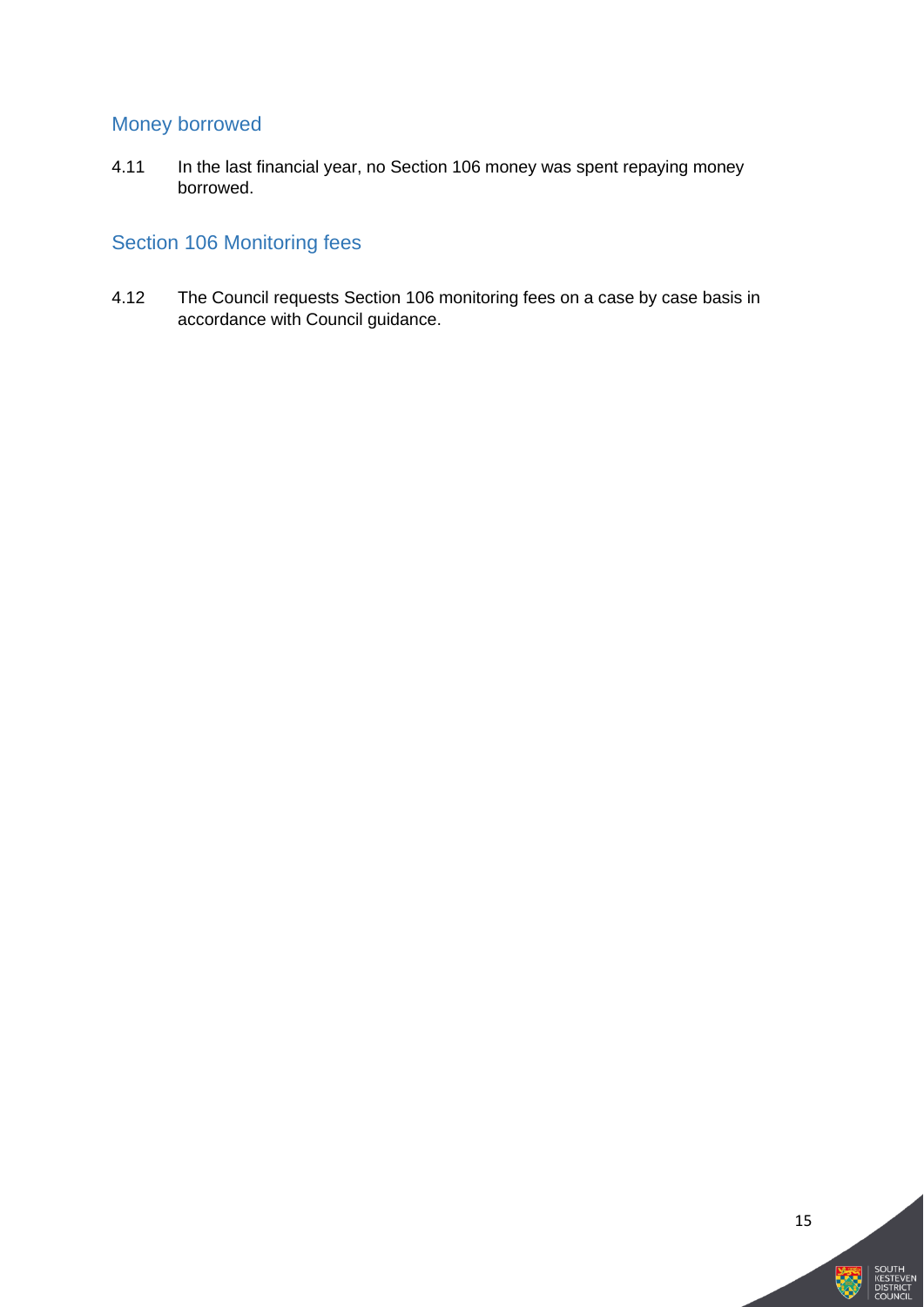## Appendix A - Section 106 obligations secured for the future

<span id="page-16-0"></span>

| <b>Planning Reference</b> | <b>Development</b><br><b>location</b>                                  | <b>Number</b><br>of houses<br>to be built | <b>Date</b><br><b>Signed</b> | <b>Obligations secured</b>                                                                                                                                                                                                                                |
|---------------------------|------------------------------------------------------------------------|-------------------------------------------|------------------------------|-----------------------------------------------------------------------------------------------------------------------------------------------------------------------------------------------------------------------------------------------------------|
| S18/0452                  | Land adjoining<br>Ferndale House,<br>Swinstead Road,<br>Corby Glen.    | 31                                        | 05/03/2019                   | Affordable Housing - 10 units (or Overage payment of<br>£460,000.00)<br>Open space and leisure - Commuted Sum £16,740 for<br>children's play equipment in Corby Glen<br>Education- Commuted Sum for additional classroom at<br><b>Charles Red Academy</b> |
| S18/1408                  | Spittlegate Farm,<br>Gorse Lane<br>Grantham.                           | 18                                        | 12/07/2019                   | Affordable Housing - 7 units (or Overage payment of<br>£460,000.00)<br>Health - Commuted Sum- £16,010.50<br>Open space and leisure - Developer to provide                                                                                                 |
| S17/1900                  | Land to the south of<br>Stowe Road, Old<br>Gravel Pits, Langtoft.      | 35                                        | 02/09/2019                   | Open space and leisure - Developer to provide<br>Affordable Housing - 12 units & Commuted Sum to be<br>provided in lieu (if any) of provision of units<br>Health - Commuted Sum - £15,540.00<br>Education - Commuted Sum - formula in S106 Agreement      |
| S18/2111                  | Land at and to the rear<br>of 157 & 153 Eastgate,<br>Deeping St James. | 12                                        | 29/10/2019                   | Affordable Housing - Commuted Sum - £136,307.00<br>Education - £7,050.00 for sporting facilities at Deepings<br>Secondary School<br>Health - £1,643.00 for Deepings Medical Centre<br>Overage payment - £512,000 (to be used for affordable<br>housing)   |

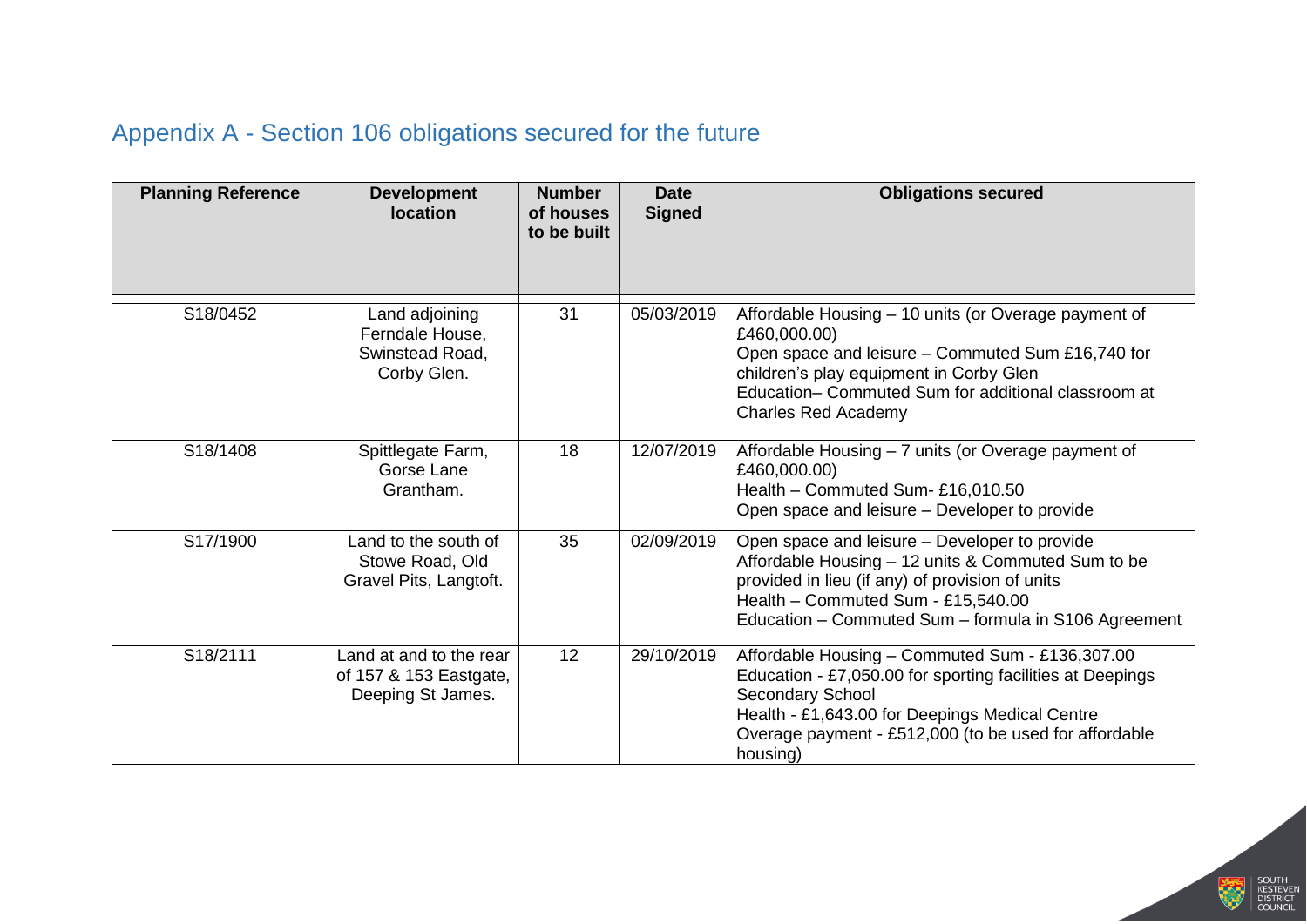| S <sub>19</sub> /1138 | Land off Easthorpe<br>Road, Great Gonerby.                                                          | 46       | 29/10/2019 | Open space and leisure - Developer to provide                                                                                                                                                                                                                                                                                                                                                                                                                                                                       |
|-----------------------|-----------------------------------------------------------------------------------------------------|----------|------------|---------------------------------------------------------------------------------------------------------------------------------------------------------------------------------------------------------------------------------------------------------------------------------------------------------------------------------------------------------------------------------------------------------------------------------------------------------------------------------------------------------------------|
| S17/1262              | Designer Outlet<br>Village on land off<br><b>Tollemache Road</b><br>North, Spitalgate,<br>Grantham. | $\Omega$ | 29/03/2018 | Bus Service – Developer to provide<br>Car Parking Signage Contribution £150,000<br>Dedicated marketing space - Developer to provide<br>Dedicated pop up shop - Developer to provide<br>Directional Signage Contribution £30,000<br>Highway Improvement Contribution Phase 1 £200,000<br>Highway Improvement Contribution Phase 2 £65,217<br>Tourism Initiatives Contribution £75,000<br>Tourism Manager Contribution £75,000<br>Town Centre Improvements Contribution £150,000<br>Travel Plan Monitoring Fee £5,000 |
| S18/0093              | Land East of Low<br>Road, Barrowby.                                                                 | 49       | 02/04/2019 | Affordable Housing - 18 units<br>Open space and leisure - Developer to provide<br>Education - Commuted sum<br>Other - Fire & Rescue- Commuted Sum                                                                                                                                                                                                                                                                                                                                                                   |